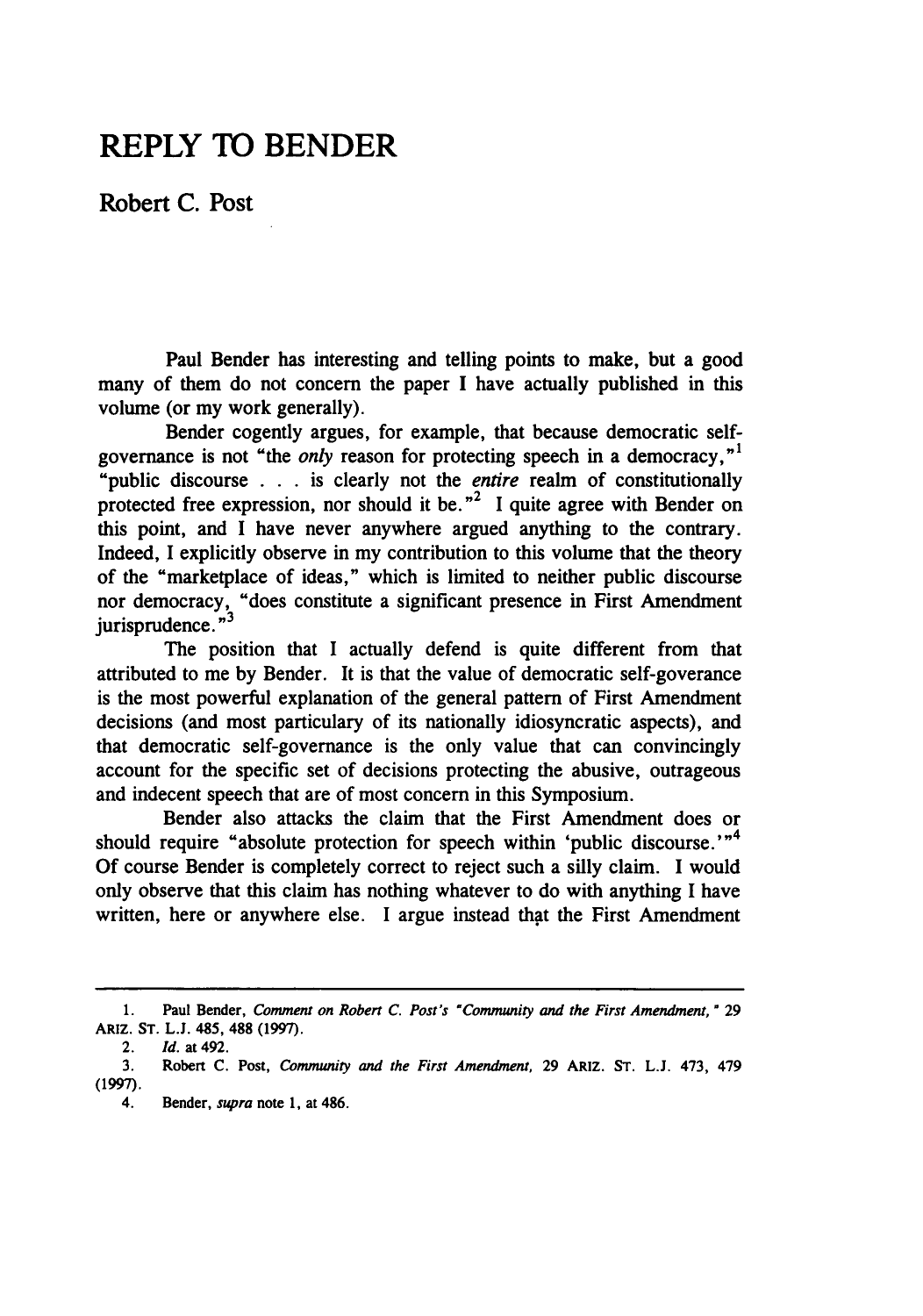suspends the enforcement within public discourse of civility rules,  $5$  which I have defined as legally enforced community norms that constitute individual and collective identity.<sup>6</sup>

I appreciate that the distinction between regulations that enforce civility rules and other kinds of regulations is not obvious. That is why I warned at the outset of my comment that in a short presentation directed to a partly lay audience, I would not be able to spell out the full implications of my argument. By way of compensation, however, I invited readers who were interested to review several articles where I had the space to work out these ideas with some care.<sup>7</sup> Bender apparently did not accept this invitation, for in these articles I explicitly discuss some of the very kinds of regulations that he now taxes me with overlooking. For example I argue at length that the regulation of false facts within public discourse does not **<sup>8</sup>** constitute the enforcement of a civility rule.

Had Bender accepted my invitation, he also would have seen that I attempt to answer many of the other (good) questions that he asks. For example I try to define the nature and boundaries of public discourse.  $9$  I argue, for instance, that public discourse cannot possibly include student speech within schools, because such expression occurs within a "managerial domain" and hence is confined by the instrumental necessity of achieving given educational objectives.10 Of course Bender might reject any or all of

*6. Id.* at 475-76.

*Id.* at 474.

9. Post, *Public Discourse, supra* note 8, at 667-84.

10. *See* Robert C. Post, *Subsidized Speech,* 106 YALE L.J. 151, 164-67 (1996); Robert C. Post, *Racist Speech, Democracy, and the First Amendment,* 32 WM. & MARY L. REV. 267, 317-25 (1990); Robert C. Post, *Between Governance and Management: The History and Theory of the Public Forum,* 34 UCLA L. REV. 1713, 1765-97 (1987) [hereinafter Post, *Governance and Management].* The same might be said of Bender's inquiries concerning speech that occurs within town meetings and legislative bodies. I have explicitly argued that speech in such settings should not be regarded as public discourse. *See id.* at 1799-80; Robert Post, *Meiklejohn's Mistake:*

<sup>5.</sup> My argument includes the proviso that the First Amendment will permit the enforcement of civility rules if such enforcement is necessary to preserve "the very ability of public discourse to continue to function as a form of public deliberation." Post, *supra* note 3, at 483. Since I explicitly argue for this proviso and attempt to theorize its necessity, I am puzzled by Bender's seizing upon it as an apparent example of inadvertent internal inconsistency.

<sup>8.</sup> *See* Robert C. Post, *The Constitutional Concept of Public Discourse: Outrageous Opinion, Democratic Deliberation, and* Hustler Magazine v. Falwell, 103 HARV. L. REV. 601, 649-66 (1990) [hereinafter Post, *Public Discourse].* Some of the counter-examples proposed by Bender raise the important distinction between regulation to enforce civility rules, where harm is understood to result from the very fact of the violation of the rule, and regulation to prevent harms that are only contingently related to liability standards. On this distinction, see *id.* at 616-24; see also Robert C. Post, *The Social Foundations of Defamation Law: Reputation and the Constitution,* 74 CAL. L. REV. 691, 693-721, 726-31 (1986); Robert C. Post, *Blasphemy, The First Amendment and the Concept of Intrinsic Harm,* 8 TEL Aviv U. STUD. IN L. 293, 320-24 (1988).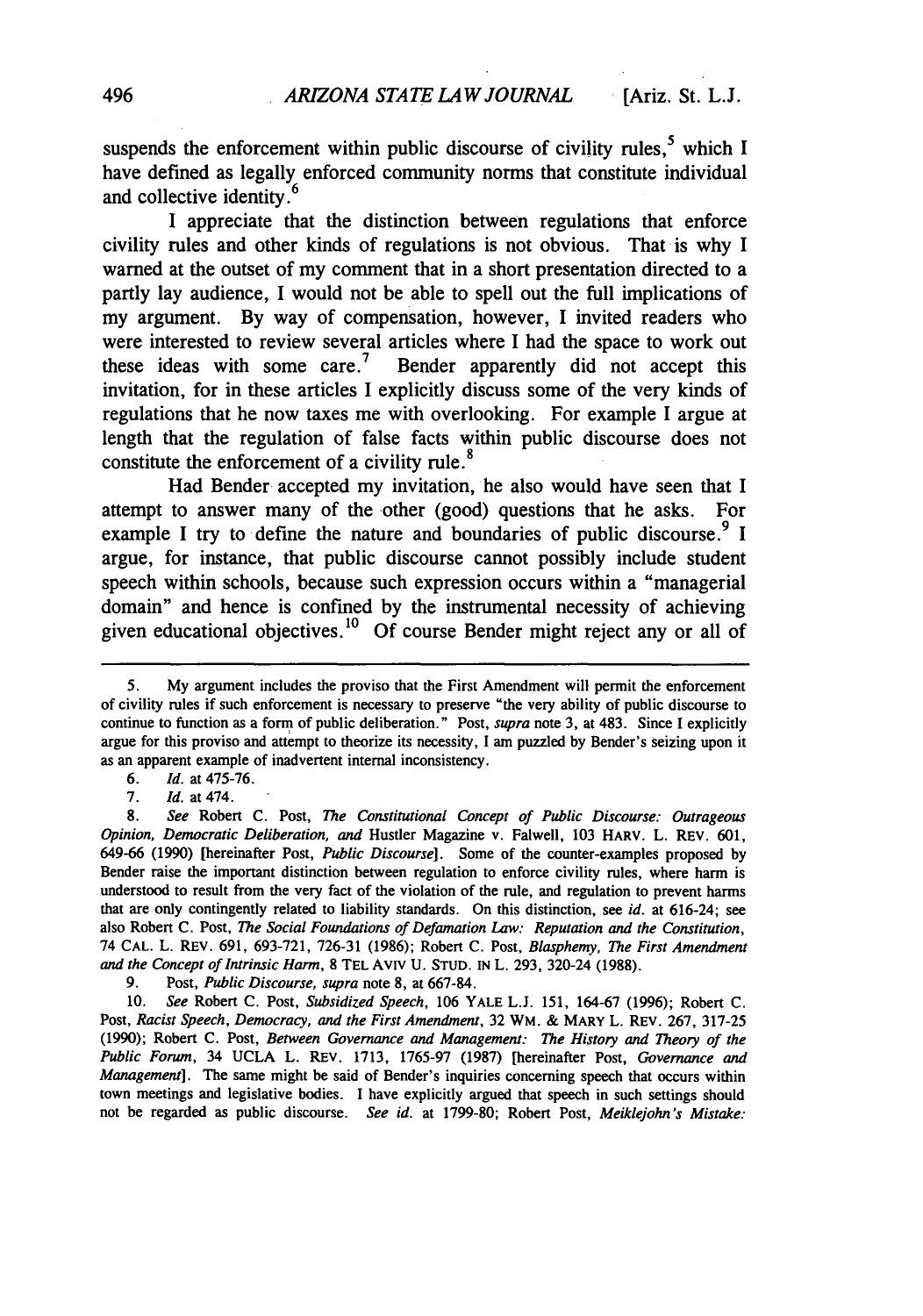these ideas, but at least he would then have some idea of the general contours of the actual position he is concerned to dismiss.

Bender is correct to characterize my essay as advocating the position that constitutional protections for speech depend upon the social domain in which speech occurs. Bender rejects this position on the basis of three arguments. The first evokes the text of the First Amendment, which Bender reads as a "broad injunction that Congress make no law 'abridging the freedom of speech, or of the press.' $n<sup>11</sup>$  This injunction, says Bender, is uniform; it contains no limitions or exceptions, such as my position would require.

Everyone agrees, however, that the First Amendment will permit some regulations of speech, while it will forbid others. This means that any plausible theory of the First Amendment will narrow the "broad injunction" of the constitutional text. Bender himself apparently advocates a First Amendment jurisprudence that focuses on the concept of harm, but such a jurisprudence would itself be inconsistent with Bender's textual argument. To paraphrase Bender's own language, the First Amendment does not read: "Speech that is not very harmful being constitutionally necessary, Congress shall make no law abridging the freedom of such speech." The larger point, of course, is that the constitutional text is so general, elusive and delphic that it is not of much use in any serious effort to construe First Amendment jurisprudence.

The second argument advanced by Bender turns on an empirical assertion. Bender charges that First Amendment jurisprudence does not in fact have the shape that my theory would predict. Indeed Bender claims to "have a difficult time thinking of *any* examples of speech that is protected when it is part of 'public discourse' but is not at least equally well (indeed, probably better) protected when it appears in a non-public communication on non-public subjects that have nothing to do with the 'formation of public opinion.'"<sup>12</sup>

This empirical argument is simply wrong. Bender himself discusses an example of speech that is better protected within public discourse than outside of it, for he acknowledges, as he must, that within public discourse defamatory statements receive "*extra* protection."<sup>13</sup> As Bender undoubtedly also knows, the same could be said of speech that violates the other

*Individual Autonomy and the Reform of Public Discourse,* 64 U. COLO. L. REV. 1109, 1111-19 (1993) [hereinafter Post, *Meiklejohn's Mistake].* The courts have evidently agreed. White v. City of Norwalk, 900 F.2d 1421, 1425-26 (9th Cir. 1990).

<sup>11.</sup> Bender, *supra* note 1, at 488.

<sup>12.</sup> *Id.* at 487.

<sup>13</sup> . *Id.* at 491.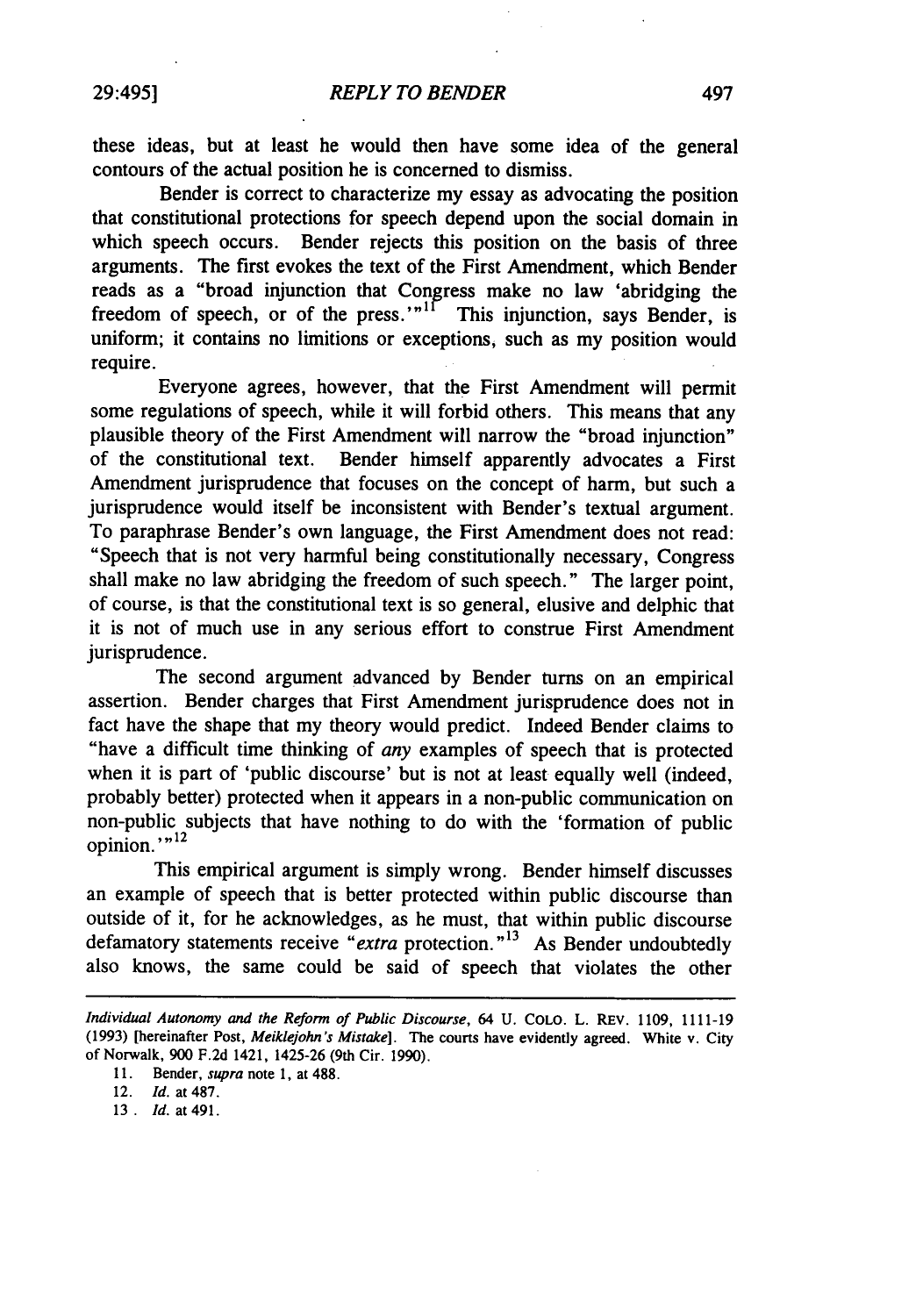"dignitary" torts that enforce civility rules. The tort of intentional infliction of emotional distress, for instance, is subject to strict constitutional restrictions within public discourse, but not within nonpublic discourse.<sup>14</sup> Even in his short text, Bender indicates awareness of other examples of this phenomenon, as for instance that "lewd" speech cannot be prohibited within public discourse,<sup>15</sup> but that it can be forbidden within the nonpublic discourse of a school. **<sup>16</sup>**

If Bender had given the issue a little more thought, he could have come up with innumerable other examples. Content and viewpoint discrimination, prior restraints, and administrative discretion are all strongly discouraged within public discourse, but not within managerial domains. The state may not set the agenda of public discourse,  $18$  but it routinely does so for speech within managerial domains.<sup>19</sup> Within public discourse "there is no such thing as a false idea, $n^{20}$  but within nonpublic discourse we do penalize false ideas (characterizing them as, for example, medical or legal malpractice). And so forth.

The third argument advanced by Bender is that because the First Amendment protects expression generally, constitutional safeguards should not depend upon the social domain of speech.<sup>21</sup> Bender acknowledges, of course, that some regulations of speech are constitutionally permissible, while others are not. But he believes that these distinctions can best be captured by a First Amendment jurisprudence that focuses on harm. "It is thus the harmful *result* of speech and the culpability of the speaker in relation to that harm--not the topic of the speech or its lack of a general audiencethat is the primary reason why the Constitution does not protect some speech. $^{n22}$ 

While this approach to First Amendment jurisprudence certainly deserves respectful attention, and while harm certainly must be an important factor in any understanding of the First Amendment, I do not believe that Bender's approach can carry us very far. States only seek to regulate speech

<sup>14.</sup> Compare Hustler Magazine, Inc. v. Falwell, 485 U.S. 46 (1988), with Contreras v. Crown Zellerbach Corp., 565 P.2d 1173 (Wash. 1977).

<sup>15.</sup> See Brockett v. Spokane Arcades, Inc., 472 U.S. 491 (1985).

<sup>16.</sup> See Bethel Sch. Dist. No. 403 v. Fraser, **478** U.S. 675 (1986).

<sup>17.</sup> See Post, Subsidized Speech, *supra* note **10,** at 164-67; Post, *Governance and Management, supra* note 10, at 1767-809.

**<sup>18.</sup>** *See* Consolidated Edison Co. v. Public Serv. Comm'n, 447 U.S. 530, **538** (1980).

<sup>19.</sup> *See* Post, *Meiklejohn's Mistake, supra* note 10, at 1114-23.

<sup>20.</sup> Gertz v. Robert Welch, Inc., 418 U.S. 323, 339-40 (1974).

<sup>21.</sup> For a detailed argument against this position, see Robert Post, *Recuperating First* Amendment Doctrine, 47 STAN. L. REV. 1249 **(1995).**

<sup>22.</sup> Bender, *supra* note 1, at 489.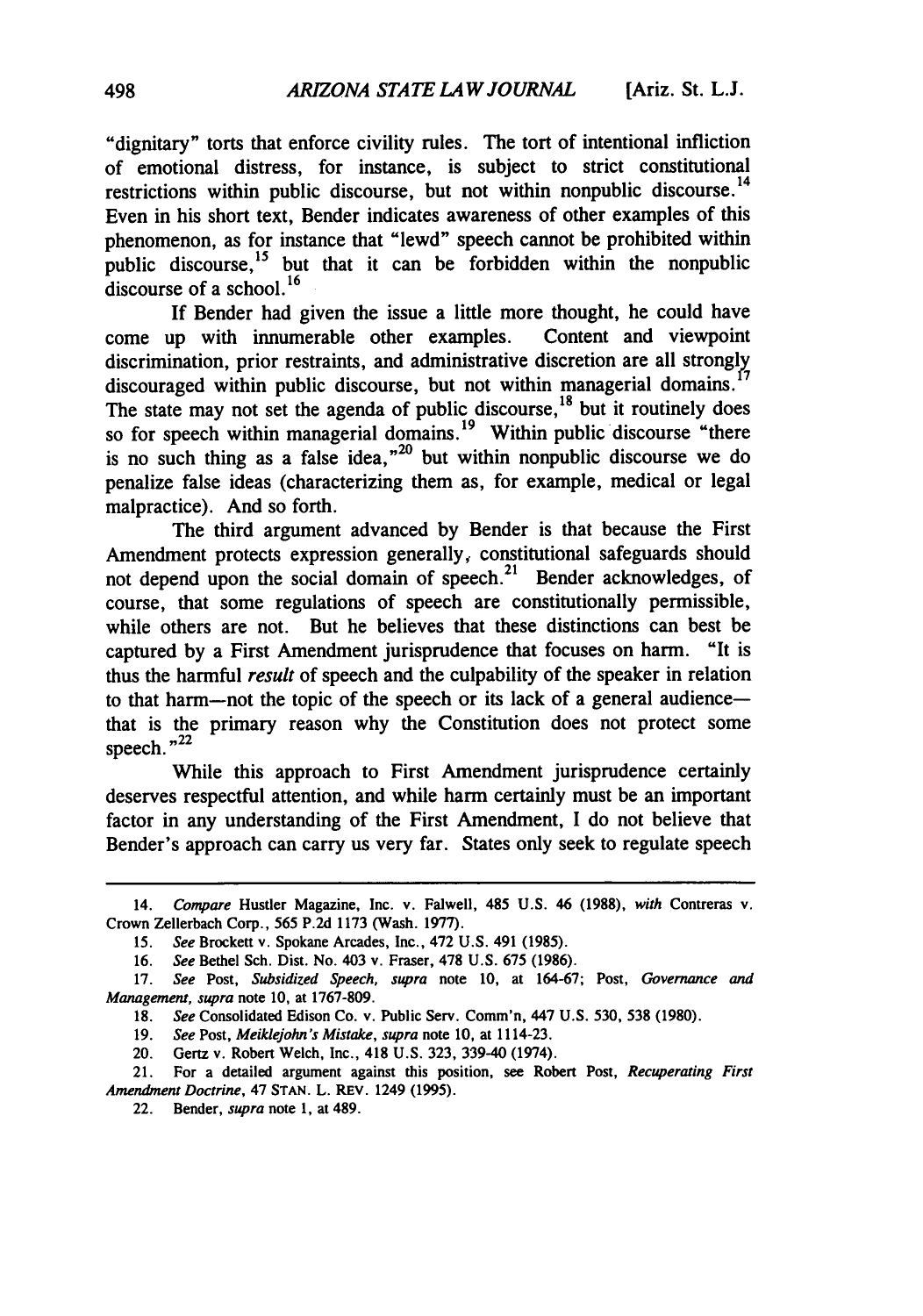that they deem to be harmful. To be useful, therefore, a harm-based approach to the First Amendment must distinguish between harms that can constitutionally be regulated and those that cannot. A crude spectrum of harms from "greater" to "lesser" will not help much, for the concept of harm is not continous and quantifiable in this way. We need instead some way of qualitatively distinguishing among kinds of harms.

Some efforts to supply such distinctions are simply circular, as for example when it is said that speech causing crimes can be prohibited. It is precisely the task of the First Amendment to determine which crimes can constitutionally be enforced. Other efforts to explain these distinctions are merely fatuous, as for example when Bender remarks that if certain harms were permitted to justify regulation "the 'freedom' of expression would become largely illusory."<sup>23</sup> It is precisely the task of First Amendment theory to explain what "the freedom of expression" is and why the regulation of certain harms (but not others) is constitutionally impermissible. Obviously a theory narrowly focused on harm cannot itself do this. What is needed instead is a theory of "the freedom of expression."

The task of any theory of freedom of expression is to explain why we protect speech. Any such explanation will have implications for what social consequences can constitutionally be recognized as harmful. False ideas are not constitutionally recognized as causing harm within public discourse because persons within that discourse are presumed to be autonomous and independent; but false ideas are deemed capable of causing compensable harms within doctor-patient relationships because persons in that context are presumed to be trusting and dependent. This difference is also why, contrary to Bender's assertion, negligent speech "that proximately causes personal injury<sup>724</sup> is often protected within public discourse, although it is typically regulated outside of public discourse.<sup>25</sup> The point of these examples is that any notion of harm must be at least in part theorydependent.

It follows that harm-based accounts of the First Amendment are inherently incomplete. Without an explanation of the constitutional values served by freedom of expression, such accounts cannot comprehend the theory-dependent aspects of the concept of harm. But purely harm-based accounts of the First Amendment are also inadequate for another and more far-reaching reason. Even those harms (like murder) that may plausibly be regarded as theory-independent require assessment in light of their potential

<sup>23.</sup> *Id.* at 490.

<sup>24.</sup> *Id.* at 489.

<sup>25.</sup> *See, e.g.,* Winter v. G.P. Putnam's Sons, **938** F.2d 1033, 1037-38 (9th Cir. 1991).